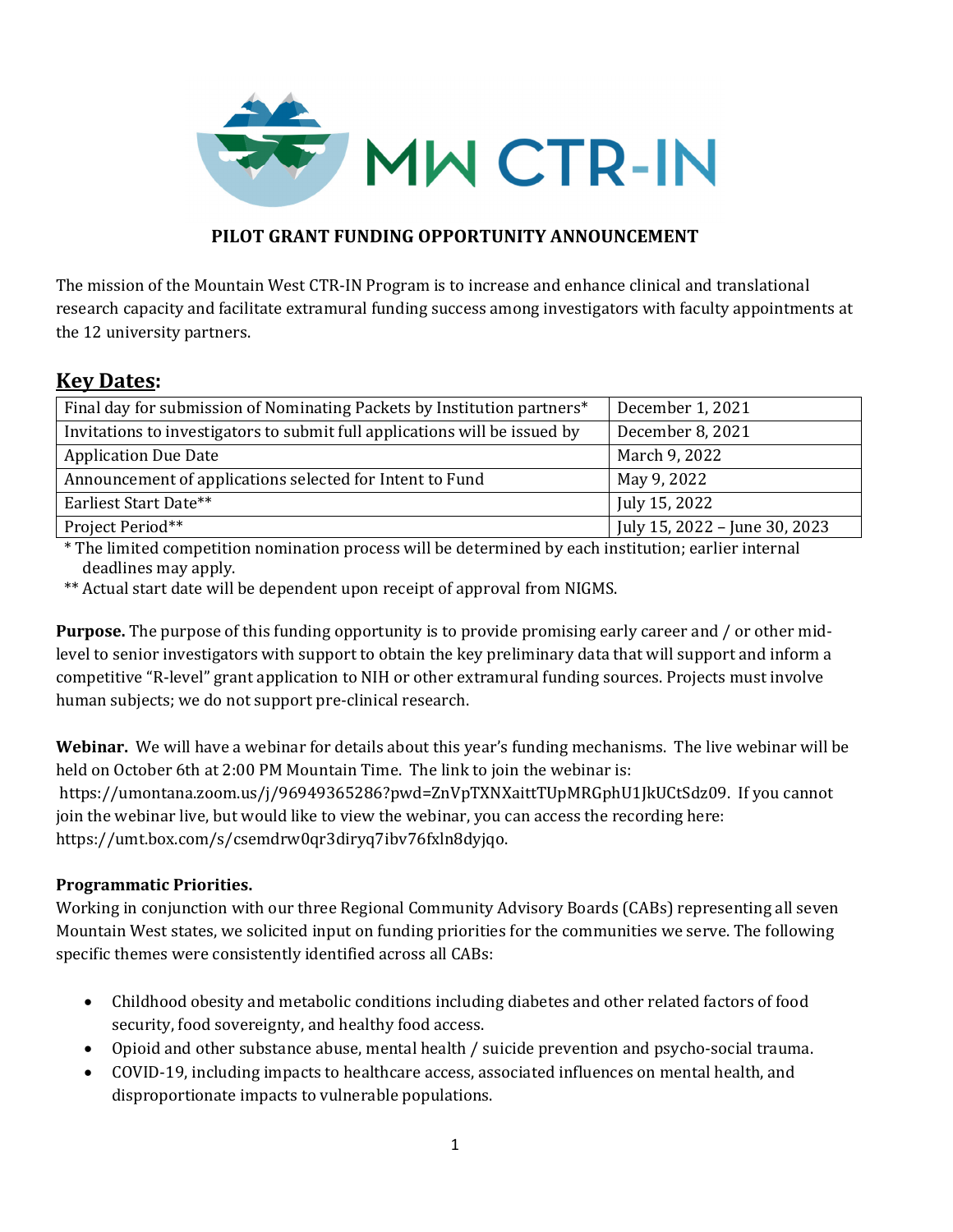We recognize that the above areas of research do not capture all important health priorities in all of the communities that we serve, and our funding determinations are **not** limited to these above topics. We also anticipate that these programmatic priorities will be revised and updated in forthcoming years as we continue to receive input from our regional stakeholders. All applications will undergo the same scientific merit review per standard NIH procedures, regardless of the topic area.

**Principal Investigator (PI) Eligibility.** The PI must 1) have a faculty-level appointment with a minimum of 0.5 FTE support at a participating CTR-IN Institution, and 2) must be eligible to submit extramural grant applications from their institution as a PI. The PI must devote at least 20% effort (2.4 person months) to the Pilot Grant project. Prior CTR-IN awardees are eligible to apply, but they must be in good standing (i.e., submission of requested progress reports and updates). Per IDeA program policy, an awardee may not concurrently receive funding for their research program through other IDeA mechanisms (e.g., CTR, COBRE or INBRE).

**Direct Costs:** \$60,000

# **APPLICATION PROCESS**

### **STEP ONE** – Limited competition nomination of applicants from eligible institutions:

Applicants must be nominated by their institution and subsequently invited by MW CTR-IN Program to submit a full application. Potential applicants must contact their local MW CTR-IN Concierge and / or Vice President for Research (VPR) Office for instructions on the internal nominating process. Each partner institution may nominate up to a maximum of five applicants.

Nominating Packets must include the following for each applicant:

- An NIH format Biographical Sketch for the proposed PI.
- An NIH format Other Support document for the proposed PI.
- A summary of the proposed research of not more than one page with sufficient detail to establish that the research is clinical and / or translational.
- A letter of support signed by an appropriate institutional official committing to provide support for half of the requested PI effort if the CTR-IN Pilot Grant is awarded.

**STEP TWO** - Invitation to submit pilot grant application: Nominating Packets will undergo administrative review by MW CTR-IN Program to ensure that they are responsive to the respective funding opportunity. OSP representatives will be notified of any nominations that are found to be non-responsive. A Nominating Packet that is determined to be non-responsive may be replaced with another while the Nomination phase is open. *Thus, early submission of Nominating Packets is encouraged* in order to allow adequate time to prepare a replacement nomination where applicable. Applicants with approved Nominating Packets will be invited to submit a full application.

**STEP THREE** – **Full application:** Detailed application instructions will be provided to applicants that are invited to submit full applications. At that time, applicants will also automatically have "tickets" generated to their biostatistical, community engagement and outreach, development team members from the CTR-IN Program. With respect to preparing the research strategy and budget, the following requirements will apply: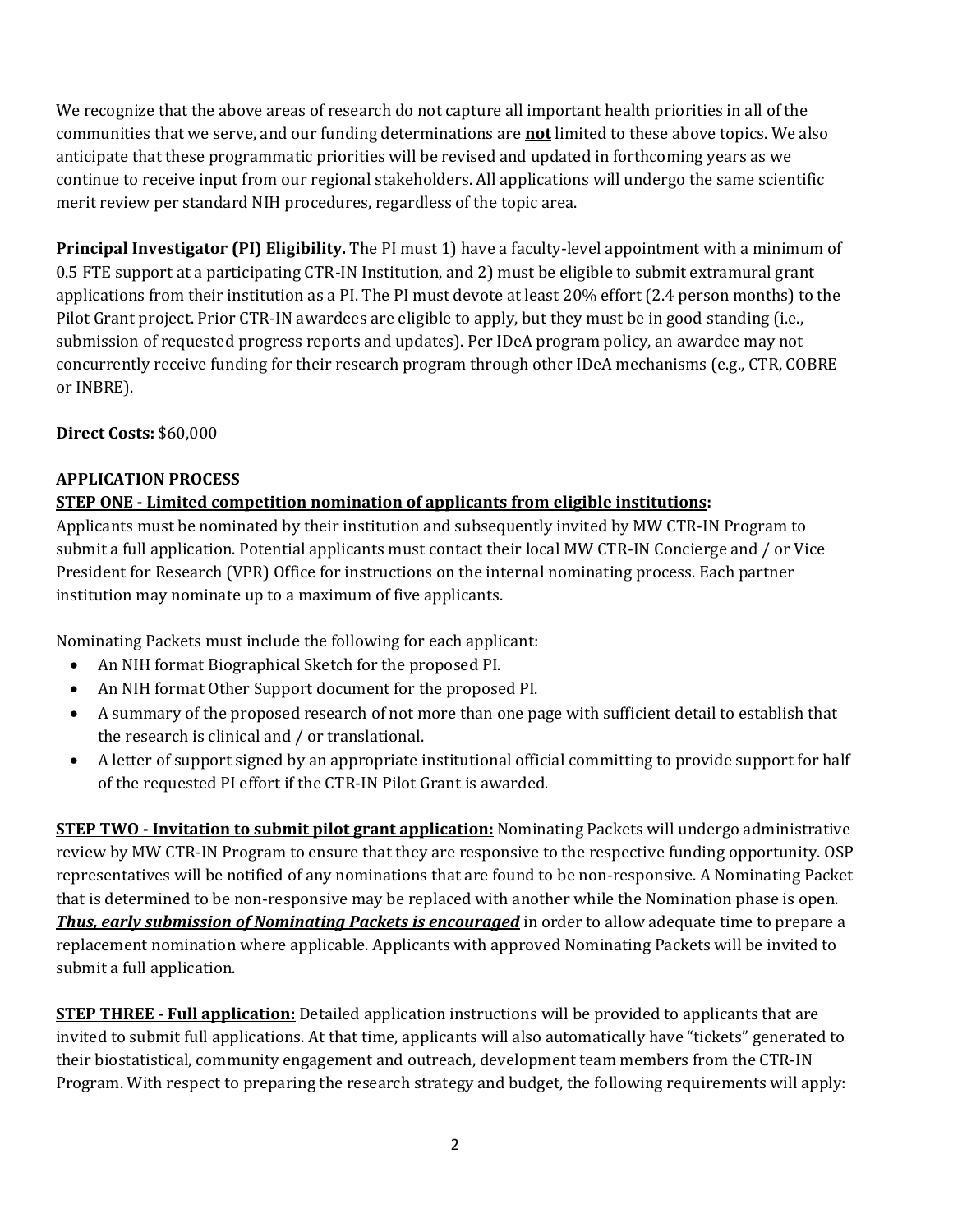- Cover page- use PHS Form Page 1
- Project Summary Form Page 2
- Specific Aims 1 page
- Research Strategy 4 pages. Note: in addition to Significance, Innovation and Approach sections, the Research Strategy should include timeline, interim milestones and plans for developing and submitting a subsequent extramural grant application.
- Budget details and Justification- PHS Form Page 4
	- $\circ$  Facilities and Administration Costs are limited to the federal/NIH de minimus rate of 10%.
	- o All expenses must be allowable under NIH guidelines.
	- $\circ$  Travel expenses are allowed, including expenses for conducting field work as part of the project or accessing experts or other resources such as meeting with a formal mentor. Budgets must include costs for the PI and the mentor to attend the CTR-IN Annual Meeting in Las Vegas. This will likely be two and a half days of meetings. Travel expenses may be requested for the PI to present this work at one national or regional meeting, providing the meeting date is within the project period and far enough into the project for data to be available.
	- o Special requirements regarding PI support: PIs must devote at least 20% effort to the proposed research (i.e., 2.4 calendar months); up to 50% effort may be proposed. While the budget narrative must reference the full amount of effort required to accomplish the proposed scope of work, the budget may include CTR-IN funds for not more than half of the PI effort. Per prior agreement with CTR-IN partner institutions, the balance of PI effort is to be covered by institutional support in the form of release from teaching, direct salary support, assignment of time provided to pursue scholarly activity, or other mechanism appropriate to the institution. This support is not a formal cost share, and no recording/reporting requirements exist. Budgets should list the full PI effort proposed as appropriate for their appointment in calendar months, or academic and summer months.
	- o Subcontracts to institutions located in non-IDeA states are not allowable. However, services provided in non-IDeA states can be purchased on a fee-for-service basis.
- Human Subjects Forms F
- **•** IRB approval or a timeline of how IRB will be obtained before May  $4<sup>th</sup>$  must be included with application. If the IRB approval is not obtained by May 4th, the application will not be considered for funding -- regardless of the Overall Impact Score.
- Other Support for PI
- If the PI has received prior MW CTR-IN funding, include a 1 page summary of the results of that funding.

#### **OTHER IMPORTANT INFORMATION**

Eligible Mountain West Research Consortium Institutions:

| <b>Boise State University</b> | University of Alaska, Anchorage |
|-------------------------------|---------------------------------|
| <b>Idaho State University</b> | University of Alaska, Fairbanks |
| Montana State University      | University of Idaho             |
| New Mexico State University   | University of Montana           |

University of New Mexico HSC University of Nevada Las Vegas University of Nevada Reno University of Wyoming

The types of clinical or translation research we fund:

Pilot projects must be clinical and / or translational research (CTR). Clinical research, as defined by NIH, is research with human subjects that is: